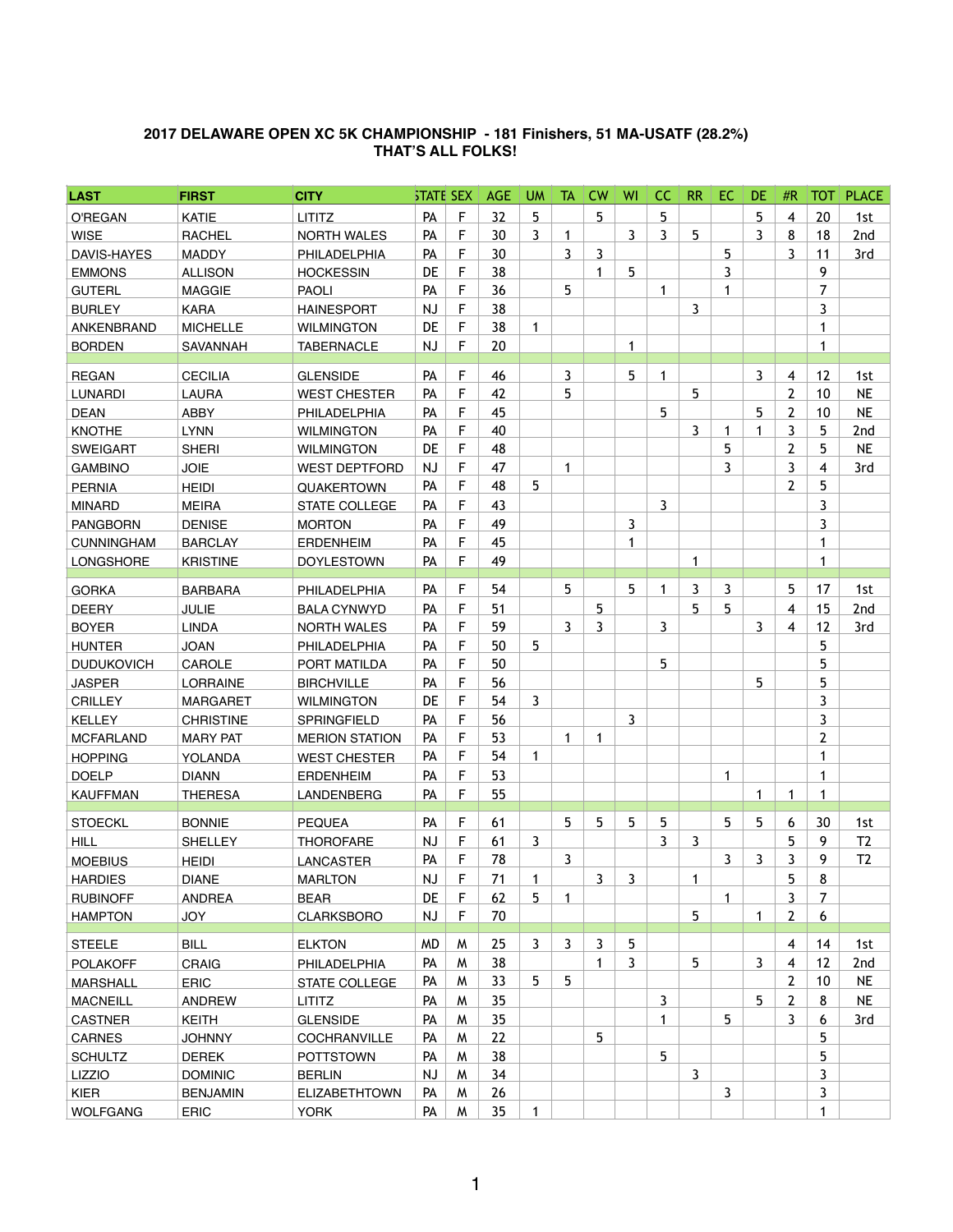| <b>LAST</b>       | <b>FIRST</b>   | <b>CITY</b>         | <b>STATE SEX</b> |   | <b>AGE</b> | <b>UM</b> | <b>TA</b> | <b>CW</b>    | WI             | <sub>CC</sub> | <b>RR</b>    | EC.            | <b>DE</b>    | #R             | <b>TOT</b>     | <b>PLACE</b>    |
|-------------------|----------------|---------------------|------------------|---|------------|-----------|-----------|--------------|----------------|---------------|--------------|----------------|--------------|----------------|----------------|-----------------|
| <b>TUCKER</b>     | <b>STEPHEN</b> | <b>CHESTER</b>      | PA               | M | 34         |           | 1         |              |                |               |              |                |              |                | 1              |                 |
| <b>STOLTZFUS</b>  | <b>JAMES</b>   | <b>NEW HOLLAND</b>  | PA               | M | 36         |           |           |              | $\mathbf 1$    |               |              |                |              |                | 1              |                 |
| <b>HORTON</b>     | <b>SKIP</b>    | <b>GLOUCESTER</b>   | <b>NJ</b>        | M | 39         |           |           |              |                |               | 1            |                |              |                | 1              |                 |
| <b>ESTRADA</b>    | <b>CHARLES</b> | MT. LAUREL          | <b>NJ</b>        | M | 22         |           |           |              |                |               |              |                | 1            |                | 1              |                 |
| <b>HARTE</b>      | <b>TIM</b>     | <b>COATESVILLE</b>  | PA               | M | 49         |           | 5         |              |                | 5             | 5            |                | 5            | 4              | 20             | 1st             |
| <b>TEMPLIN</b>    | <b>STEVE</b>   | <b>MUNCY</b>        | PA               | M | 44         | 3         |           |              | 5              | 1             |              | 5              |              | 5              | 15             | 2 <sub>nd</sub> |
| <b>WEAVER</b>     | <b>DARYL</b>   | <b>LITITZ</b>       | PA               | M | 43         | 5         | 3         |              |                |               |              |                |              | 2              | 8              | <b>NE</b>       |
| <b>FARQUHAR</b>   | <b>BILL</b>    | <b>NEWARK</b>       | <b>DE</b>        | M | 49         |           |           |              |                |               | $\mathbf{3}$ | $\overline{3}$ |              | 3              | 6              | 3rd             |
| <b>CHUPA</b>      | <b>ZACH</b>    | <b>HOCKESSIN</b>    | PA               | M | 41         |           |           |              |                | $\mathbf{3}$  |              |                | $\mathbf{3}$ | $\overline{2}$ | 6              | <b>NE</b>       |
| <b>JACKSON</b>    | <b>KEITH</b>   | <b>MARLTON</b>      | <b>NJ</b>        | M | 48         | -1        |           |              |                |               |              |                |              |                | 1              |                 |
| <b>CUTRONA</b>    | <b>MATT</b>    | <b>WILMINGTON</b>   | <b>DE</b>        | M | 44         |           |           |              |                |               | 1            |                | 1            |                | $\overline{2}$ |                 |
| <b>KRETSCHMER</b> | <b>MICHAEL</b> | <b>BERLIN</b>       | <b>NJ</b>        | M | 45         |           |           |              |                |               |              | 1              |              |                | 1              |                 |
| <b>CAULLER</b>    | <b>GREG</b>    | <b>YORK</b>         | PA               | M | 57         | 5         | 5         | 3            |                | 3             | 5            | 5              | $\mathbf{3}$ | 7              | 29             | 1st             |
| <b>SCHULER</b>    | <b>TIM</b>     | <b>ORWIGSBURG</b>   | PA               | M | 53         |           |           | 5            | 5              | 5             |              |                |              | 5              | 15             | 2 <sub>nd</sub> |
| <b>SIMONETTI</b>  | <b>NICK</b>    | <b>PERKASIE</b>     | PA               | M | 59         | 3         |           |              | 3              |               |              |                |              | 4              | 6              | 3rd             |
| <b>DOLAN</b>      | <b>MICHAEL</b> | <b>MEDIA</b>        | PA               | M | 50         |           |           |              |                |               |              |                | 5            |                | 5              |                 |
| <b>KLESZICS</b>   | <b>BOB</b>     | <b>HOCKESSIN</b>    | <b>DE</b>        | M | 59         |           |           |              | 1              |               | $\mathbf{3}$ |                |              |                | 4              |                 |
| <b>HAYES</b>      | <b>JEFFERY</b> | PHILADELPHIA        | PA               | M | 58         |           | 1         |              |                |               |              | 3              |              |                | 4              |                 |
| <b>KOLIMAGO</b>   | <b>FRANCES</b> | <b>GLENMOORE</b>    | PA               | M | 52         |           | 3         |              |                |               |              |                |              |                | 3              |                 |
| <b>WIECHECKI</b>  | <b>DAVID</b>   | <b>WILMINGTON</b>   | <b>DE</b>        | M | 55         |           |           | 1            |                | 1             |              |                |              |                | $\overline{2}$ |                 |
| <b>STEENKAMER</b> | <b>TOM</b>     | <b>RISING SUN</b>   | <b>MD</b>        | M | 58         |           |           |              |                |               |              |                |              |                | $\overline{2}$ |                 |
| <b>CRISPIN</b>    | <b>KEITH</b>   | <b>BEAR</b>         | <b>DE</b>        | M | 50         |           |           |              |                |               |              |                |              |                | 1              |                 |
| COSTELLO          | <b>JOHN</b>    | <b>MIDDLETOWN</b>   | DE               | M | 56         |           |           |              |                |               |              |                |              |                | 1              |                 |
| <b>DYKES</b>      | <b>GENE</b>    | <b>BALA CYNWYD</b>  | PA               | M | 68         | 5         |           | 5            |                |               |              |                | 5            | 3              | 15             | 1st             |
| <b>CHOBOT</b>     | <b>TOM</b>     | <b>READING</b>      | PA               | M | 61         | 3         |           |              |                | $\mathbf{3}$  |              | 5              |              | 3              | 11             | 2 <sub>nd</sub> |
| FRAZZA            | <b>MARK</b>    | PHILADELPHIA        | PA               | M | 67         |           | 5         |              |                | 5             |              |                |              | 2              | 10             | <b>NE</b>       |
| <b>REYNOLDS</b>   | <b>BOB</b>     | <b>FLOURTOWN</b>    | PA               | M | 60         |           |           |              | 5              |               |              |                | 3            | 2              | 8              | <b>NE</b>       |
| <b>MAKURATH</b>   | <b>PAUL</b>    | <b>HARRISBURG</b>   | <b>PA</b>        | M | 71         |           |           | $\mathbf{3}$ | $\mathbf 1$    |               |              | 1              |              | 6              | 5              | 3rd             |
| <b>LUND</b>       | <b>ROBERT</b>  | <b>BERWYN</b>       | <b>PA</b>        | M | 61         |           |           |              |                |               | 5            |                |              |                | 5              | <b>NE</b>       |
| <b>ALOYO</b>      | <b>VINCENT</b> | <b>BLUE BELL</b>    | PA               | M | 70         |           | 3         |              |                | 1             |              |                |              | $\overline{2}$ | 4              |                 |
| <b>STENZEL</b>    | <b>ROBERT</b>  | <b>CHERRY HILL</b>  | NJ               | M | 61         |           |           |              |                |               | $\mathbf{3}$ |                |              | 2              | 4              |                 |
| CAMACHO           | EPI            | <b>WILMINGTON</b>   | DE               | M | 61         |           |           |              | $\overline{3}$ |               |              |                |              |                | 3              |                 |
| PRIZER            | <b>KENT</b>    | <b>COLLEGEVILLE</b> | <b>PA</b>        | M | 67         |           |           |              |                |               |              | 3              |              |                | 3              |                 |
| <b>HINES</b>      | <b>PAUL</b>    | PHILADELPHIA        | <b>PA</b>        | M | 62         | 1         |           |              |                |               |              |                |              |                | 1              |                 |
| <b>COMISKEY</b>   | <b>JACK</b>    | <b>POTTSTOWN</b>    | <b>PA</b>        | M | 60         |           |           | 1            |                |               |              |                |              |                | 1              |                 |
| <b>APPINO</b>     | <b>PERRY</b>   |                     |                  | W | 60         |           |           |              |                |               | 1            |                |              |                | 1              |                 |
| GOOD              | <b>PAT</b>     | <b>WEST CHESTER</b> | PA               | M | 60         |           |           |              |                |               |              |                | 1            |                | 1              |                 |

**NE** - Not eligible for an award. did not complete 3 races

| <b>CLUB</b>                 | UM     | TA     | <b>CW</b>     | WI     | <b>CC</b> | RR     | ЕC     | DE     | <b>Total</b> |
|-----------------------------|--------|--------|---------------|--------|-----------|--------|--------|--------|--------------|
| <b>Pike Creek Valley</b>    | 300.04 |        | 349.74 341.84 | 320.61 | 356.09    | 319.63 | 354.38 | 375.29 | 2717.62      |
| <b>Rosemont</b>             | 307.85 | 357.86 | 338.93        | 328.91 | 346.60    | 306.80 | 338.44 | 351.69 | 2677.08      |
| <b>Greater Philadelphia</b> | 287.86 |        | 346.30 323.37 | 313.33 | 326.89    | 320.41 | 342.10 | 384.02 | 2644.28      |
| <b>Pineland Striders</b>    | 277.25 | 284.95 | 267.95        | 271.68 | 274.75    | 288.16 | 283.25 | 317.94 | 2265.93      |

## **2017 Club Challenge Standings**